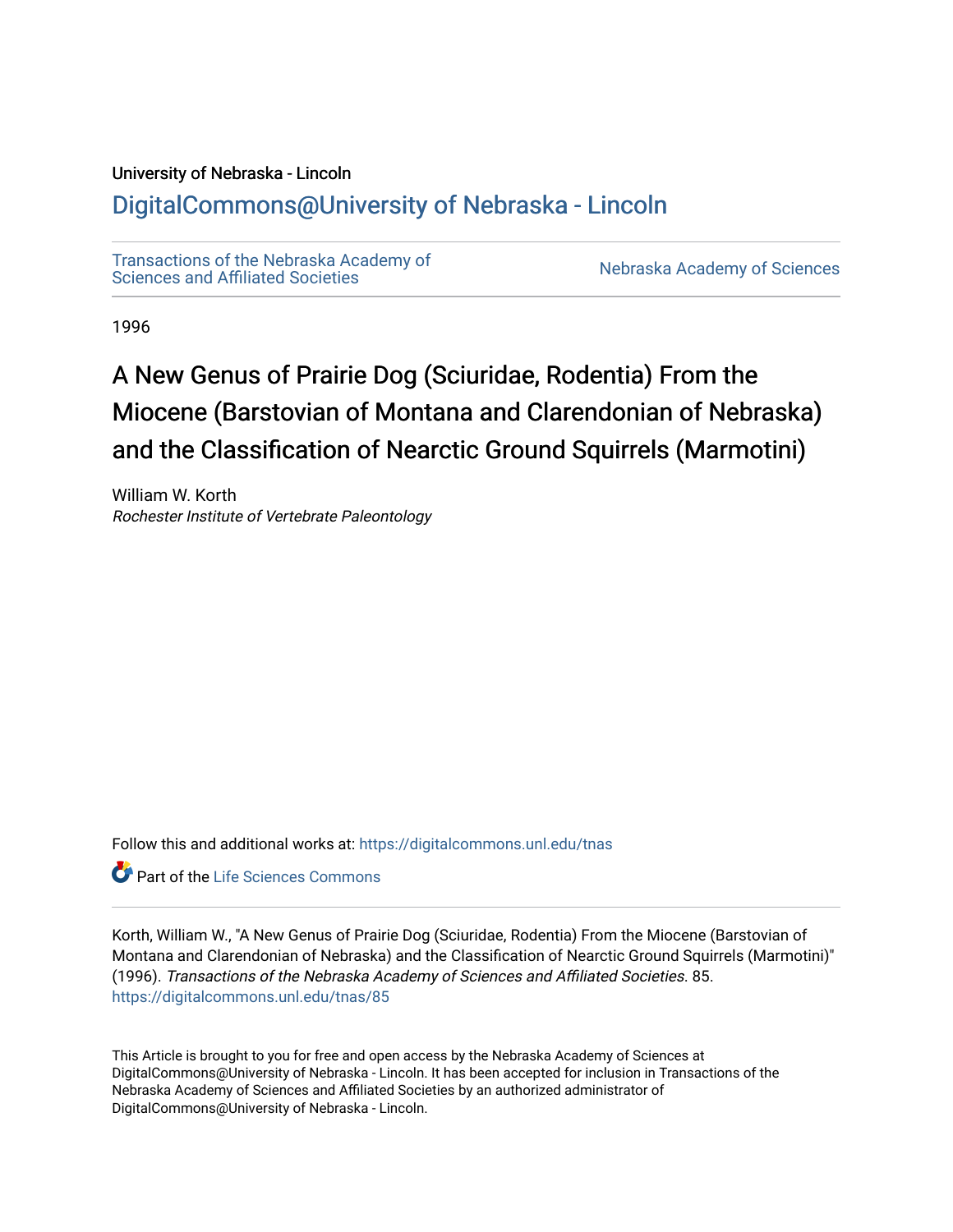# A NEW GENUS OF PRAIRIE DOG (SCIURIDAE, RODENTIA)

# FROM THE MIOCENE (BARSTOVIAN OF MONTANA AND CLARENDONIAN OF NEBRASKA) AND THE CLASSIFICATION OF NEARCTIC GROUND SQUIRRELS (MARMOTINI)

#### William W. Korth

Rochester Institute of Vertebrate Paleontology 928 Whalen Road Penfield, NY 14526

#### *ABSTRACT*

A new genus of sciurid, *Cynomyoides,* is named. The new genus includes a new species from the late Clarendonian of Nebraska, C. *vatis* (type species), and an unnamed species from the early Barstovian of Montana. The dental and mandibular morphology of *Cynomyoides* is reminiscent of that of the latest Tertiary to Recent prairie dog *Cynomys* and is believed to be part of the lineage leading to *Cynomys.* The recognition of a Miocene genus of prairie dog extends the known record of these ground squirrels well back into the Tertiary and makes it much less likely that *Cynomys* was derived from a species of the ground squirrel *Spermophilus* in the latest Tertiary, as has been suggested by previous authors. A new scheme for the classification of nearctic marmotines is proposed.

## t t t

Previously, the earliest recognized occurrence of a fossil prairie dog was from the late Blancan (Eshelman, 1975; Hibbard, 1942). All previous authors have believed that prairie dogs (genus *Cynomys)* evolved from a *Spermophilus-like* ancestor in the latest Hemphillian or Blancan (Black, 1963; Bryant, 1945; Eshelman, 1975; Hafner, 1984).

Sutton and Korth (1995) recently described two teeth from the early Barstovian of Montana that resembled *Cynomys* and placed them questionably in the genus, suggesting that additional specimens of *Cynomys*like squirrels might be found in deposits intermediate between the Barstovian and Blancan. Recently, a specimen has been recovered from the late Clarendonian of Antelope County, Nebraska, that has the dental characteristics of prairie dogs that clearly separate it from other ground squirrels (Tribe Marmotini). The genus represented by this specimen is the same as that for the Barstovian specimens from Montana. This extends the record of prairie dogs back into the early Barstovian,

approximately ten million years earlier than previously believed.

Dental terminology follows that of Wood and Wilson (1936). Lower cheek teeth are denoted by lower case letters (e.g. p4, m1). Abbreviations for institutions: CM, Carnegie Museum, Pittsburgh; UNSM, University of Nebraska State Museum, Lincoln.

#### SYSTEMATICS

Order RODENTIA Bowdich, 1821 Family Sciuridae Gray, 1821 Subfamily Sciurinae Gray, 1821 Tribe Marmotini Pocock, 1923 Genus *Cynomyoides* new

*?Cynomys* Sutton and Korth, 1995

Type species: *Cynomyoides vatis* n. sp. Referred species: *Cynomyoides* sp. (Sutton and Korth, 1995). Range: Early Barstovian of Montana and late Clarendonian of Nebraska. Diagnosis: Cheek teeth highly lophate and anteroposteriorly compressed as in *Cynomys* (greater than in *Spermophilus* or *Marmota),*  but lower crowned; trigonids of lower molars small and elevated as in *Cynomys* but have only weak or incomplete metalophulid II (strongly developed, elevated and enclosing trigonid basin in *Cynomys);* m3 posteriorly enlarged with broad, curved centralloph as in *Cynomys;*  mesostylids strongly developed on lower molars and attached to metaconid (lacking in *Cynomys);* accessory cusps in talonid basins of p4-m2 present, but smaller than those *ofCynomys* molars. Etymology: *Cynomys,*  the genus of prairie dog, and the suffix *-oides,* Greek, like.

Discussion. *Cynomyoides* is distinguishable from any species of *Spermophilus* or *Marmota* by its highly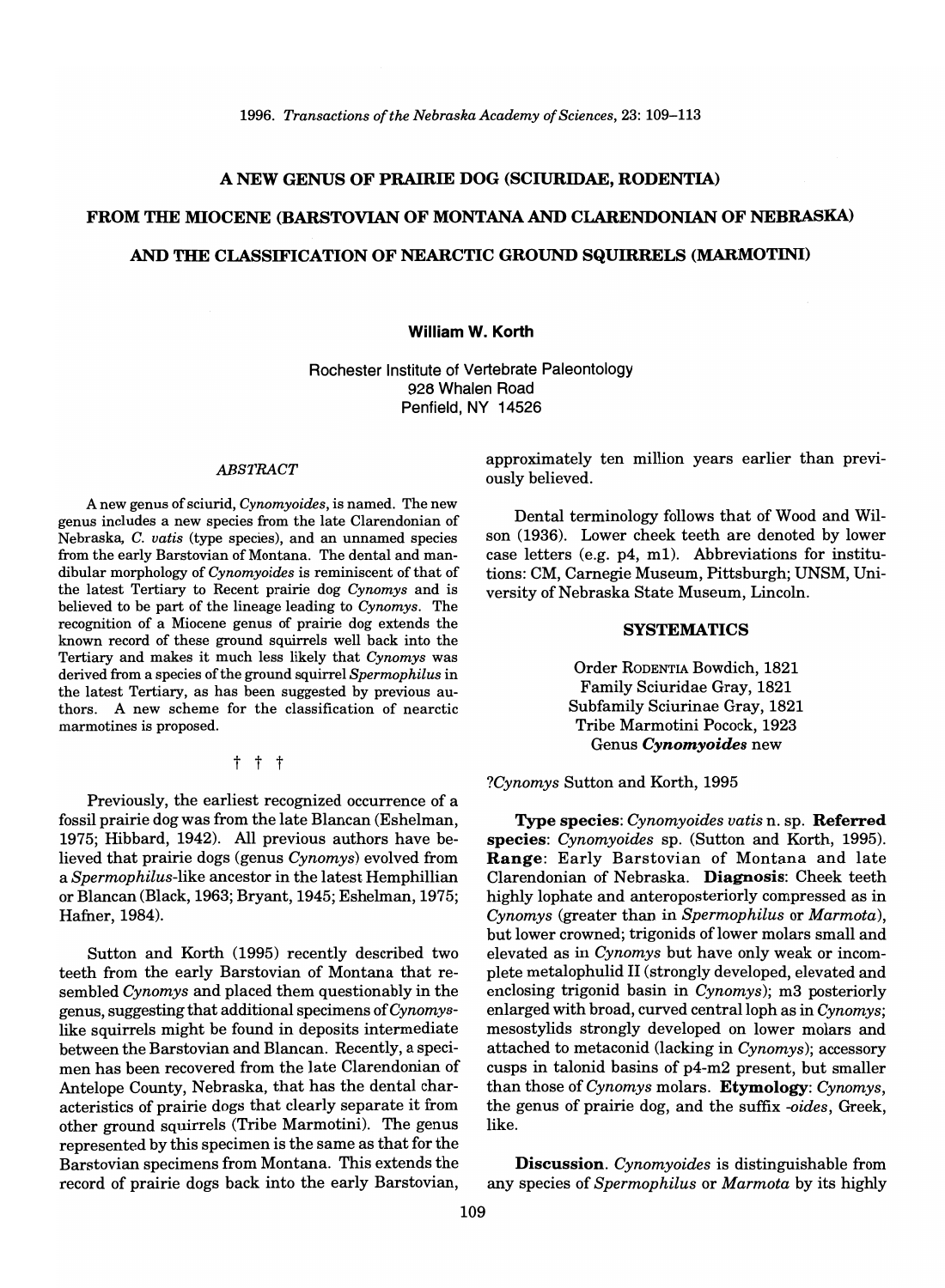

Figure 1. Holotype *ofCynomyoides vatis,* UNSM 101817. A, left p4-m3 (occlusal view). B, lateral view of mandible. Bar scale below each figure = 5 mm.

lophate, anteroposteriorly compressed cheek teeth, and heavily built mandible. The irregularities of the talonid basins of the cheek teeth are also as in *Cynomys. Cynomyoides* differs from the latest Tertiary to Recent *Cynomys* in having cheek teeth less high crowned, the trigonid basin on lower molars less well defined, and having the accessory cuspules in the talonid basins of the lower cheek teeth less well developed. The large crescentic lophid in the center of the talonid basin of m3 of *Cynomys* is present in the species described below from the late Clarendonian of Nebraska as well as an early Barstovian specimen from Montana questionably referred to *Cynomys* (Sutton and Korth, 1995).

## *Cynomyoides vatis* n. sp. (Fig. 1; Table 1)

Type and only specimen: UNSM 101817, left mandible with p4-m3. Horizon and locality: Blue Jay Quarry (UNSM locality Ap-112), NW 1/4, SW 1/4, NW 1/4, NE 1/4, sec. 22, T28N, R7W, Antelope County, Merritt Dam Member, Ash Hollow Formation. Age: Late Clarendonian. Diagnosis: Cheek teeth larger and higher crowned than Barstovian *Cynomyoides* sp.

Etymology: Latin, *vatis,* seer or prophet. Description: Little is observable about the mandible except that it is more robust and transversely thick than in species of *Spermophilus.* The masseteric scar is a raised ridge that ends anteriorly in a broad U-shape, reaching a point even with the posterior margin of p4. The ascending ramus originates at the posterior end of the tooth row. Due to breakage, the position of the mental foramen and morphology of the diastema cannot be determined. The lower incisor is broad and strongly convex anteriorly with a flat medial surface.

The lower cheek teeth are mesodont (higher crowned than those of species of *Spermophilus,* lower crowned than those *ofCynomys),* and strongly anteroposteriorly compressed (except m3), being much shorter than wide. The trigonids of the lower cheek teeth are elevated well above the level of the talonid basins. The trigonid basin is small and oval. It is enclosed anteriorly and posteriorly on p4 and ml, and open posteriorly on m2 and m3. The ectolophid is strongly developed on all the lower cheek teeth and runs from the hypoconid into the posterior wall of the trigonid posterior to the protoconid. There is no indication of a mesoconid.

The lower premolar is molariform and nearly equal in size to the first two molars, differing only in having the metalophid slightly more narrow (buccolingually) than the talonid. On ml and m2, the metalophid is also narrower than the talonid, but not proportionally as much as in p4. The molars all have a pronounced mesostylid attached to the posterior wall of the metaconid that is lacking on p4. In the talonid basins of p4-m2 there is an indication of at least one large, low cusp that has been all but worn away, similar to the cusps in the talonid basins of *Cynomys* that are much larger and often multiple. This accessory cusp on the cheek teeth of C. *vatis* is most pronounced on m2 and smallest on p4.

The last lower molar is, by far, the largest of the cheek teeth. The trigonid is elevated and small but open posteriorly as in m2. The talonid is widely expanded posteriorly. The talonid basin contains a large, low crescentic loph near its center that is attached at its posterior end to a partial hypolophid that runs buccally from the entoconid. Posteriorly, the tooth is rounded.

Discussion. The holotype of *Cynomyoides vatis*  differs from the Barstovian specimen of m3 from Montana (CM 27842) by its larger size and slightly higher crown height (Sutton and Korth, 1995: p. 282, fig. 2J). The central, crescentic loph in the talonid basin and elevated trigonid of m3 is nearly identical for the two species, making the Barstovian specimen clearly referable to *Cynomyoides.*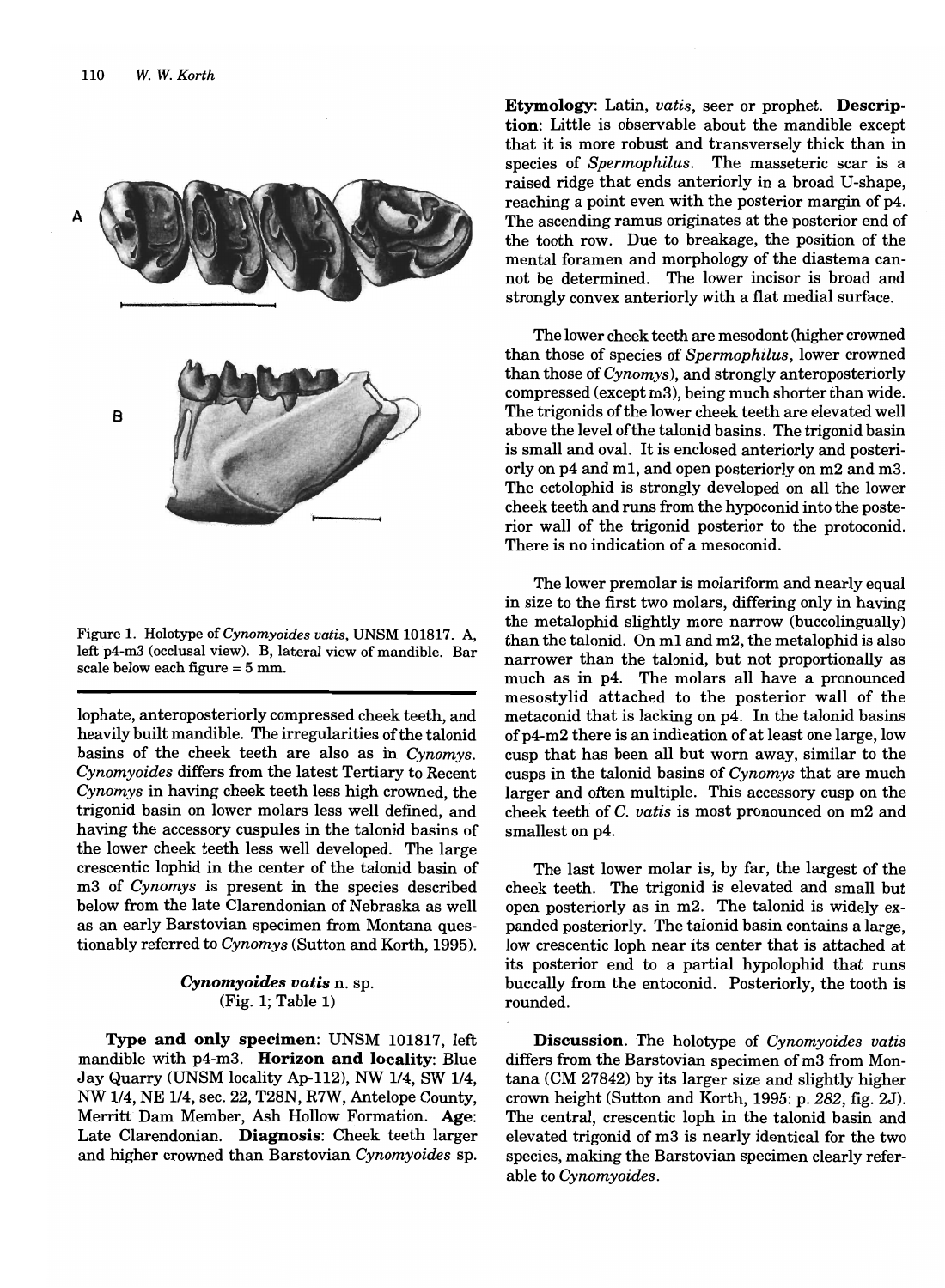| p4  |                |         |     | ml             |     |     | m2  |                |     | m3             |     | alveolar length |
|-----|----------------|---------|-----|----------------|-----|-----|-----|----------------|-----|----------------|-----|-----------------|
| a-p |                | tra trp | a-p | tra            | trp | a-p | tra | trp            | a-p | tra            | trp | $p4-m3$         |
|     | 2.69 2.84 3.24 |         |     | 2.26 3.31 3.32 |     |     |     | 2.58 3.50 3.56 |     | 4.06 3.57 2.62 |     | 11.88           |

Table 1. Dental measurements of *Cynomyoides vatis,* UNSM 101817 (holotype). Measurements in mm. Abbreviations: a-p, anteroposterior length; tra, anterior transverse width; trp, posterior transverse width.

All species of *Cynomys* have higher crowned cheek teeth, and the accessory cusps in the talonid basins of the lower molars are much larger than in those of C. *vatis.* No species of *Spermophilus* or *Marmota,* either contemporary or later than *Cynomyoides,* has the compression, elevated trigonids, and irregularities in the talonid basins present in the lower cheek teeth of *Cynomyoides* or *Cynomys.* The mandibles of both these later genera are also much more robust than any species of *Spermophilus.* 

#### **CONCLUSIONS**

Previously, the origin of prairie dogs was believed to be from an ancestral ground squirrel sometime in the latest Tertiary (Black, 1963; Bryant, 1945; Eshelman, 1975; Hafner, 1984). It was even suggested that the ancestor of *Cynomys* was to be found within  $Spermophilus$  (Spermophilus) (Eshelman, 1975; Hafner, 1984). Since the earliest definite occurrence of the former subgenus was the Hemphillian (Shotwell, 1956) and only possibly Clarendonian (Black, 1963), and the first occurrence of the only previously known genus of prairie dog *Cynomys,* was late Blancan (Hibbard, 1942; Eshelman, 1975), the ancestor of the prairie dogs was naturally suspected to have existed sometime in the late Hemphillian or early Blancan. Hafner (1984) even suggested that the genus *Spermophilus* might even be paraphyletic because of the similarity of the subgenus *Spermophilus* to *Cynomys.* 

However, the recognition of a Barstovian and Clarendonian species with dental morphology similar to that of *Cynomys* suggests that the origin of the prairie dogs was much earlier than previously believed and the relationship between prairie dogs and *Spermophilus* is not as close. The distinct dental and mandibular morphology of prairie dogs appears in the fossil record as *Cynomyoides* in the Barstovian, about the same time as the first occurrence of *Spermophilus*  (see Korth, 1994: 123). This suggests that the prairie dog lineage and *Spermophilus* have been separate since their respective origins. It is not unlikely that the *Cynomyoides-Cynomys* lineage evolved from a primitive marmotine. The earliest marmotine is *Miospermophil us* from the Hemingfordian (Black, 1963) and has been suggested as the ancestor of all later marmotines

(Hafner,1984). However, these early spermophiles did not have any indication of the amount of compression of the cheek teeth with elevated trigonids and deep mandible present in the prairie dogs.

Hafner (1984), in a study of Nearctic sciurids, included *Cynomys* in a subtribe of marmotines, the Spermophilina, along with *Spermophilus* and the Hemingfordian *Miospermophilus,* separate from all other marmotines. He also recognized two other subtribes, the Marmotina (including *Marmota* and the fossil forms *Palaearctomys* and *Paenemarmota)* and the Ammospermophilina (including *Ammospermophilus*  only). With the first occurrence of a prairie dog now known to be from the early Barstovian, it is clear that *Spermophilus* and the prairie dogs have been separate throughout their known records of existence. The subgenus *Spermophilus* is not a likely ancestor of the prairie dogs based on the fossil record because the earliest record of this subgenus is questionably Clarendonian (Black, 1963), much later than the early Barstovian occurrence of *Cynomyoides.* 

Based on first occurrences as the major factor of separation between the lineages of marmotines, it appears that the prairie dogs were the first to appear along with *Spermophilus* and the lineage leading to *Marmota* represented by *Palaearctomys* in the early Barstovian. The next separation was that of *Ammospermophilus* in the Clarendonian along with the probable first occurrence of the subgenus *Spermophilus.* 

Based on this criterion, the prairie dogs are as distinct phylogenetic ally from *Spermophilus* as is *Marmota.* This implies that, based on the fossil record, the inclusion of *Spermophilus* and *Cynomys* into a single subtribe that excludes *Marmota* and its relatives is not warranted. **In** fact, the separation of *Cynomyoides* and *Cynomys* into their own separate subtribe is more likely. The fossil record also suggests *thatAmmospermophilus*  is more closely related to *Spermophilus* and does not warrant a separate subtribe. With the recognition of a Barstovian to Clarendonian prairie dog, Hafner's (1984) classification of the subtribes of the nearctic marmotines should be amended as follows (see Fig. 2):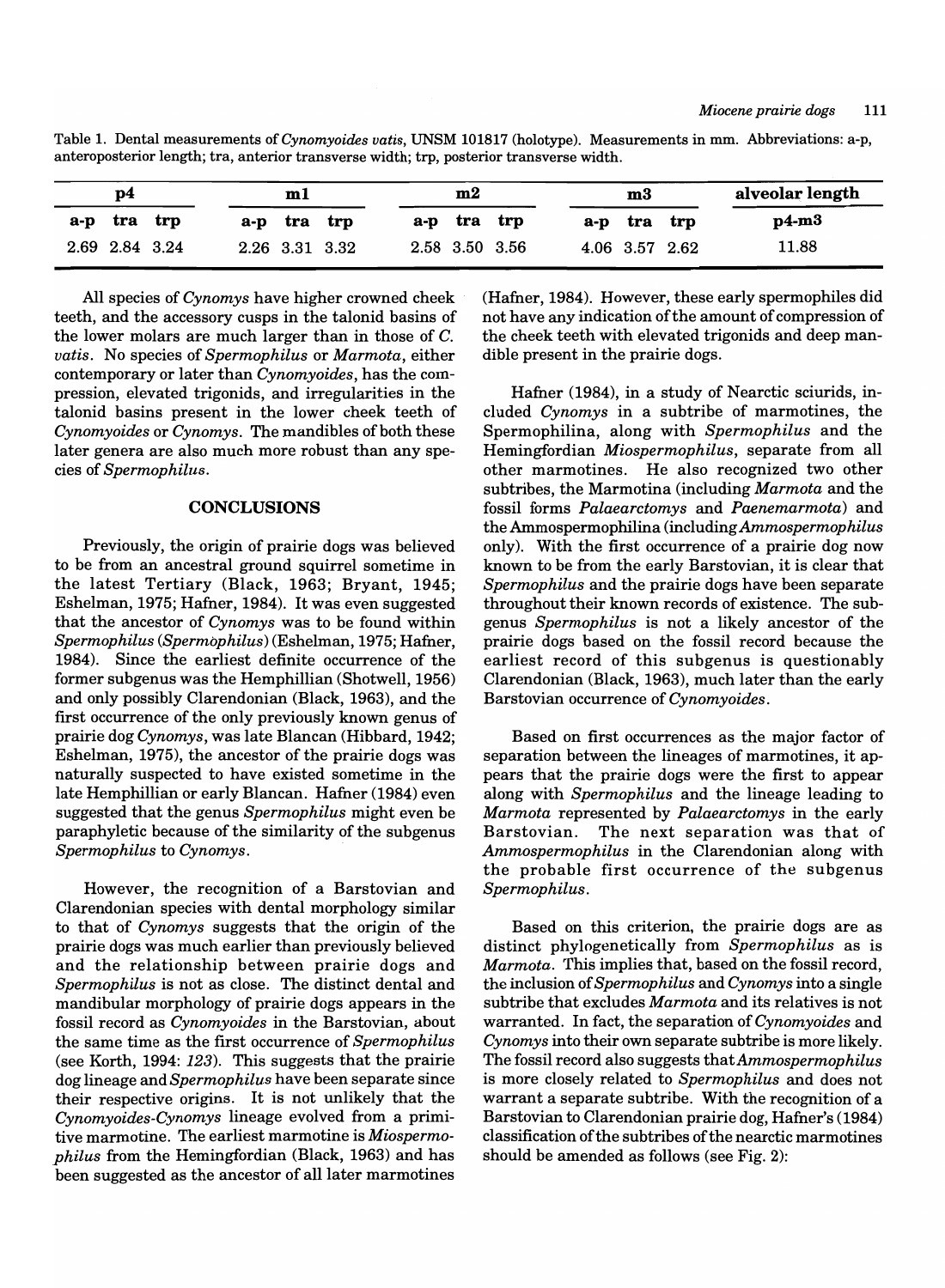#### 112 *W. W. Korth*

Tribe Marmotini Pocock, 1923

- Subtribe Marmotina Pocock, 1923 Included genera: *Marmota* Frisch, *Palaearctomys* Douglass, *Paenemarmota* Hibbard and Schultz.
- Subtribe Spermophilina Moore, 1959

Included genera: *Spermophilus* Cuvier, *Ammospermophilus* Merriam, *Miospermophil us* Black.

Subtribe Cynomyina Gromov et aI., 1965 Included genera: *Cynomys* Rafinesque, *Cynomyoides* n. gen.

#### ACKNOWLEDGMENTS

This paper is part of a project on Clarendonian rodents funded in part by the Theodore Roosevelt Fund of the American Museum of Natural History. Access to the UNSM collections and loan of specimens was permitted by M. R. Voorhies.

## LITERATURE CITED

Black, C. C. 1963. A review of the North American Tertiary Sciuridae. *Bulletin of the Museum of Comparative Zoology* 130: 109-248.



Figure 2. Proposed phylogeny of Nearctic marmotines (modified from Hafner, 1984, fig. 1.4). Heavy vertical lines represent known occurrences, thin horizontal lines represent proposed relationships.